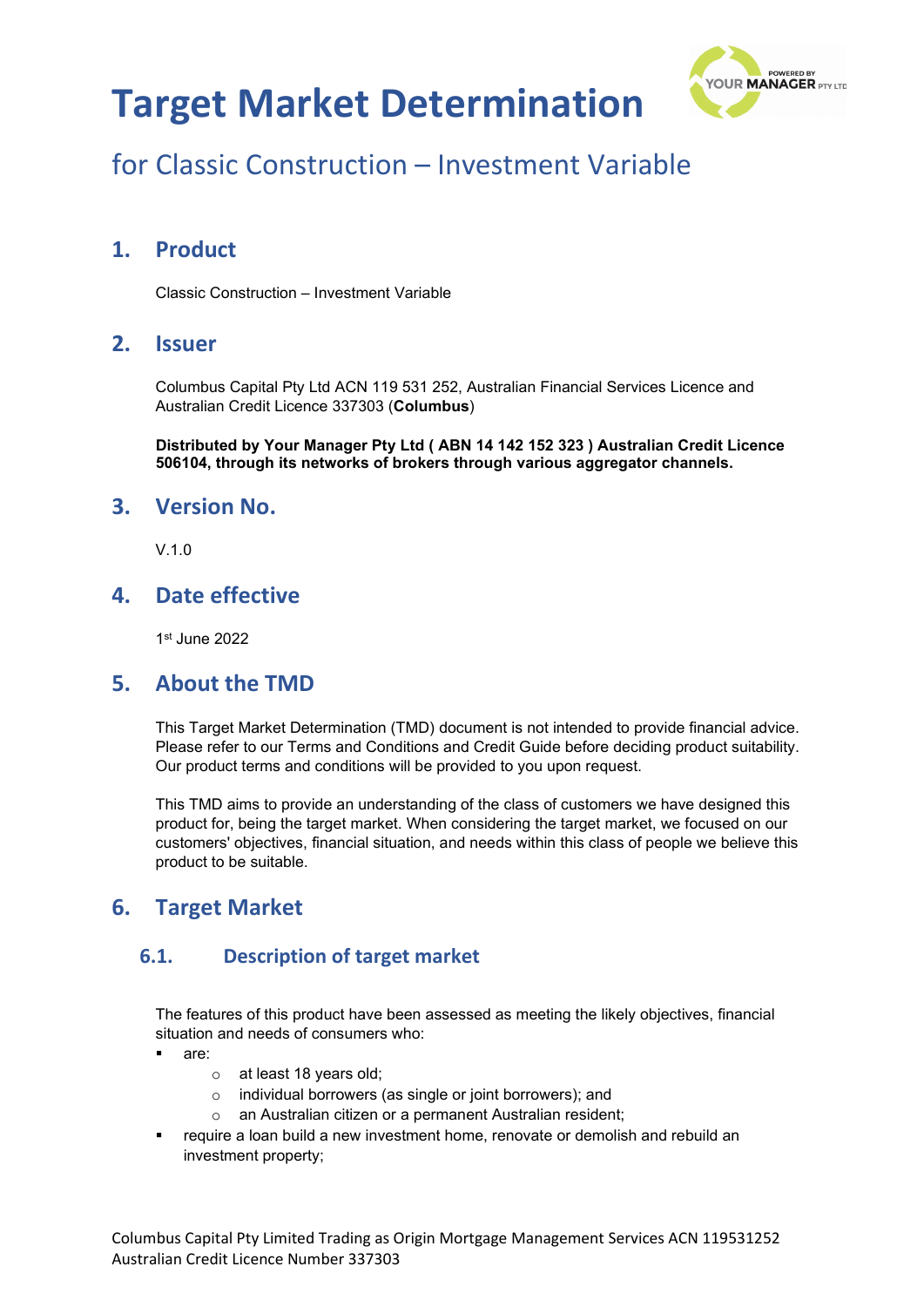

## for Classic Construction – Investment Variable

- Interest Only option available during construction phase (max 12 months) reverting to Principal & Interest.
- require an offset account;
- require the flexibility of a variable interest rate;
- require the ability to make additional extra repayments without penalty; and
- want the option of either principal and interest or interest only repayments.
- satisfy our eligibility criteria;

Although variable interest rates fluctuate, the product meets the likely objectives, financial situation and needs of consumers in the target market because it allows them to deposit funds into an offset account and/or make additional payments directly into the loan to reduce the amount of interest payable whilst maintaining the ability to draw on surplus funds when required. This product also allows consumers to select interest only or principal and interest repayments in order to reduce their overall debt and build equity.

### **6.2. Classes of consumers for who the product may not be suitable**

This product may not be suitable for consumers who:

- do not meet the eligibility requirements;
- are seeking the certainty of fixed repayments over the term of the loan;
- are looking to purchase or refinance a residential owner-occupied property; or
- require the ability to provide alternative methods of income verification.

#### **6.3. Description of the Product, including key attributes**

- Variable interest rate;
- Repayment options:
	- o principle and interest; or
	- o interest only
- Redraw available
- Minimum loan size: \$50,000
- Maximum Loan Size: \$1,750,000 (subject to LVR and postcode policy)
- Maximum LVR: 80%
- Offset facility available
- Application fee is payable
- Settlement fee is payable
- Valuation fee is payable
- Ongoing fee is payable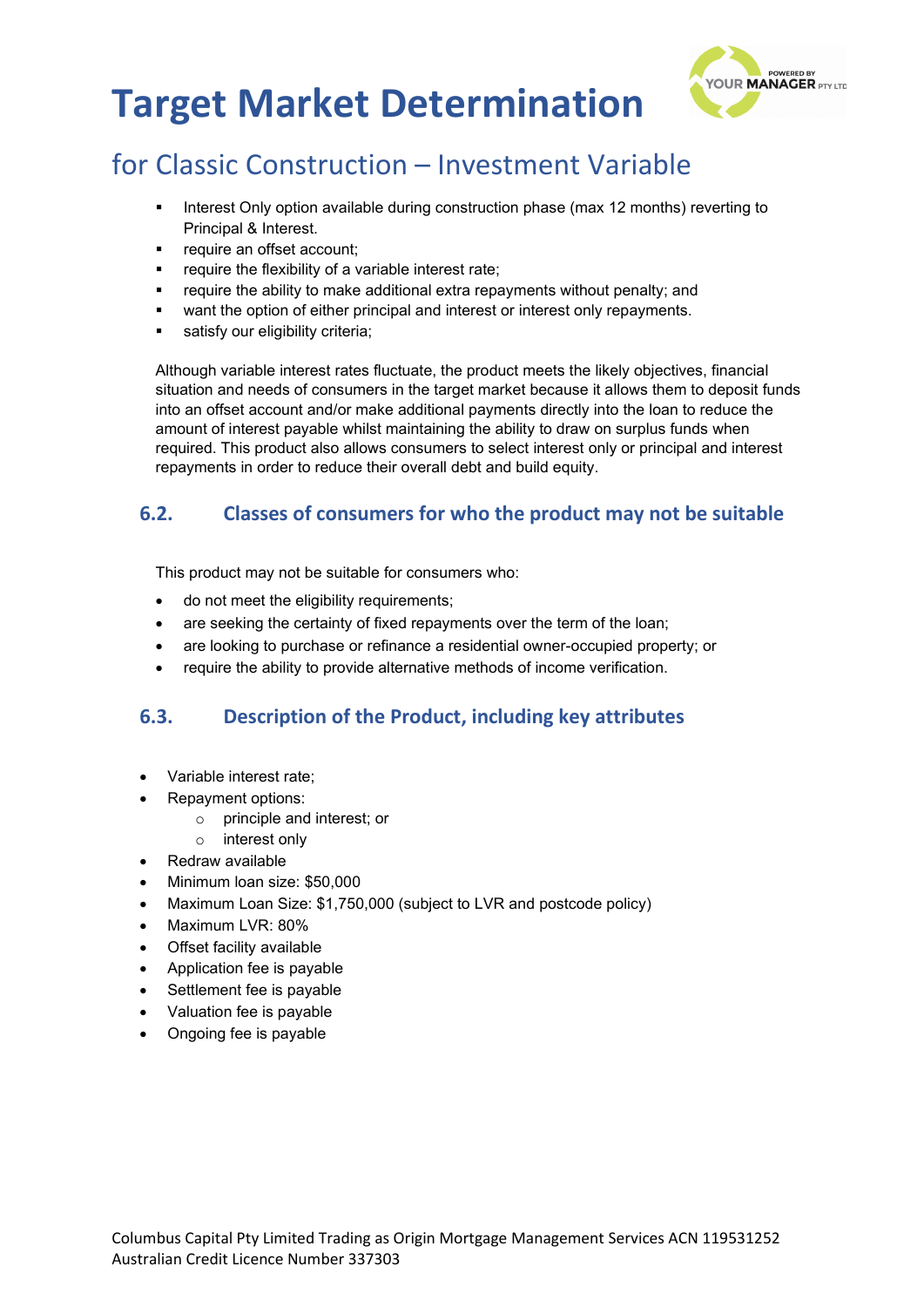

### for Classic Construction – Investment Variable

### **7. Distribution Conditions/ Restrictions**

The following distribution channels and conditions have been assessed as being appropriate to direct the distribution of the product to the target market:

- **Direct** 
	- **Online**
	- By phone
	- In person (e.g. branch, agency, or premises visit)
- Third party Accredited mortgage brokers subject to Best Interests Duty (BID)

The distribution channels and conditions are appropriate because:

- the product has a wide target market;
- our staff have the necessary training, knowledge and accreditation (if required) to assess whether the consumer is within the target market. All of our staff must continually satisfy annual compliance reviews.
- we rely on existing distributors, methods, controls and supervision already in place;
- our approval system has checks and controls in place to flag applicants who may be outside the target market; and
- accredited mortgage brokers are subject to a higher duty under BID to ensure that the product is in the best interests of the particular consumer.

### **8. TMD Reviews**

We will review this TMD as follows:

| Initial review  | Within 12 months of the date of this TMD                                                                                                                                                                                                                                                                                                                                                                                                                                                                                                                                                                                                   |
|-----------------|--------------------------------------------------------------------------------------------------------------------------------------------------------------------------------------------------------------------------------------------------------------------------------------------------------------------------------------------------------------------------------------------------------------------------------------------------------------------------------------------------------------------------------------------------------------------------------------------------------------------------------------------|
| Periodic review | Each year on the anniversary of this TMD.                                                                                                                                                                                                                                                                                                                                                                                                                                                                                                                                                                                                  |
| Review triggers | Specific events will prompt Columbus to review this TMD, which<br>includes:<br>A significant dealing of the product to consumers outside the<br>$\sim$<br>target market occurs;<br>A significant number of complaints are received from<br>$\sim$<br>customers in relation to the product;<br>A significant number of defaults occur;<br>۰<br>A significant breach has occurred in connection with the<br>issuing and distribution of this product; and<br>A significant number of late repayments are being recorded;<br>$\blacksquare$<br>A material change is made to this product.<br>۰<br>Unexpected early stage arrears are detected |

If a review trigger occurs, we will complete a review of the TMD within ten business days. Meanwhile, we will cease to offer this product to our customers until our TMD review concludes and any necessary changes to the product or TMD, including distribution methods, are made.